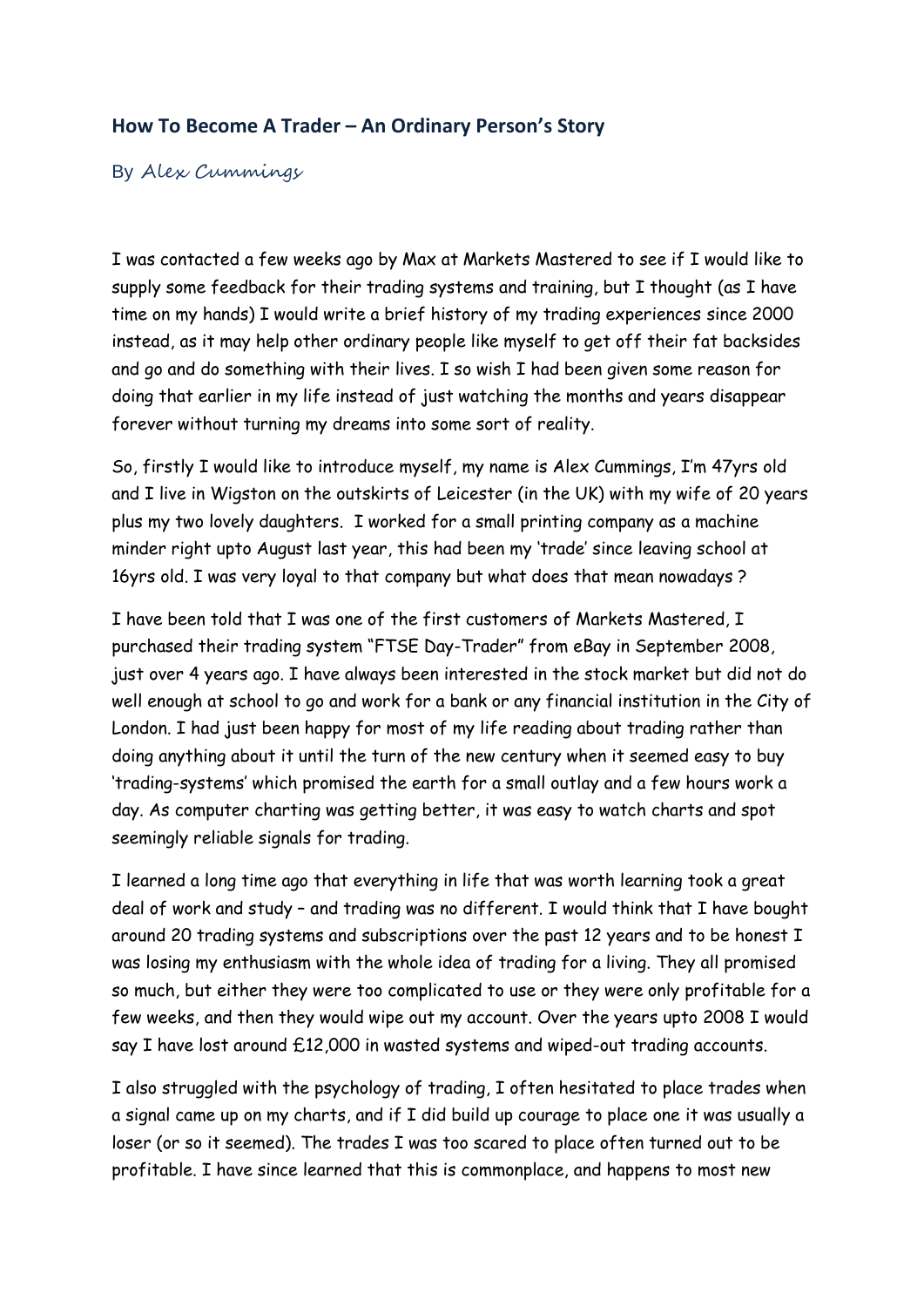traders. I now know how to combat these feelings, and the solution is surprisingly simple, but took me a long time to find !

I have always enjoyed hunting down trading systems on the internet, I suppose it's been that elusive search for the 'Holy-Grail' of trading systems, that one strategy that hardly ever loses and will allow your trading account to multiply in days and weeks not years. Obviously I now know this is a myth that is responsible for thousands of traders wasting countless months while they search for something that never existed in the first place. It's far better to do what every other trainee accountant, doctor, engineer or printer does – get to know the basics inside out and then practice your craft. Of course, this is me being wise after the fact as it took me many years to realise this !

Anyway, back to my trading journey. As I've said earlier, I bought the FTSE Day Trader system from Nick & Max in 2008 and I followed the instructions to set-up the charts and start to learn the strategy. The charts were slightly different to what I was used to as they were tick-charts (not used now though) but it wasn't a problem. The real problem was me, I was so used to failing in my trading that I started to learn this system half-heartedly. I could see that it had winning trades most days by the results that were sent out every day, but I still had in the back of my mind that as soon as I started to trade, I would start a losing streak again, exactly as I had experienced in the past. The system instructions told me to just demo trade with imaginary money, but I was still reluctant to have more losers. This mindset meant that I did not really apply myself during the first few months of owning the system manual, and by Christmas 2008 I was getting disillusioned with the whole trading 'game'

I remember emailing Nick in January 2009 after I had completed my usual new year's resolutions, asking him what I should do to combat this fear and reluctance regarding my trading education. His advice was some reading of trading psychology books and instructions to start learning the evening system that he had just made available, but not to trade it, just watch the charts every evening instead for the next fortnight. I did this for a couple of weeks as I remember, and then started to demo trade the strategy. I was not to use real money as I had done in the past, that was a big mistake, but no one had warned me until now ! The actual mechanics of the system were very easy to learn, so my first demo trades were spot-on in terms of the set-ups, and I remember they also gave me a week of straight winning trades, which helped my confidence no end. I had the feeling that finally I was getting somewhere.

My demo trading continued well through February and March of that year, and I announced to my wife that I was almost ready to start real-money trading again. I recall her reluctance to believe me after all the failures in the previous years. There were threats about what she would do if I started to lose money again so I was more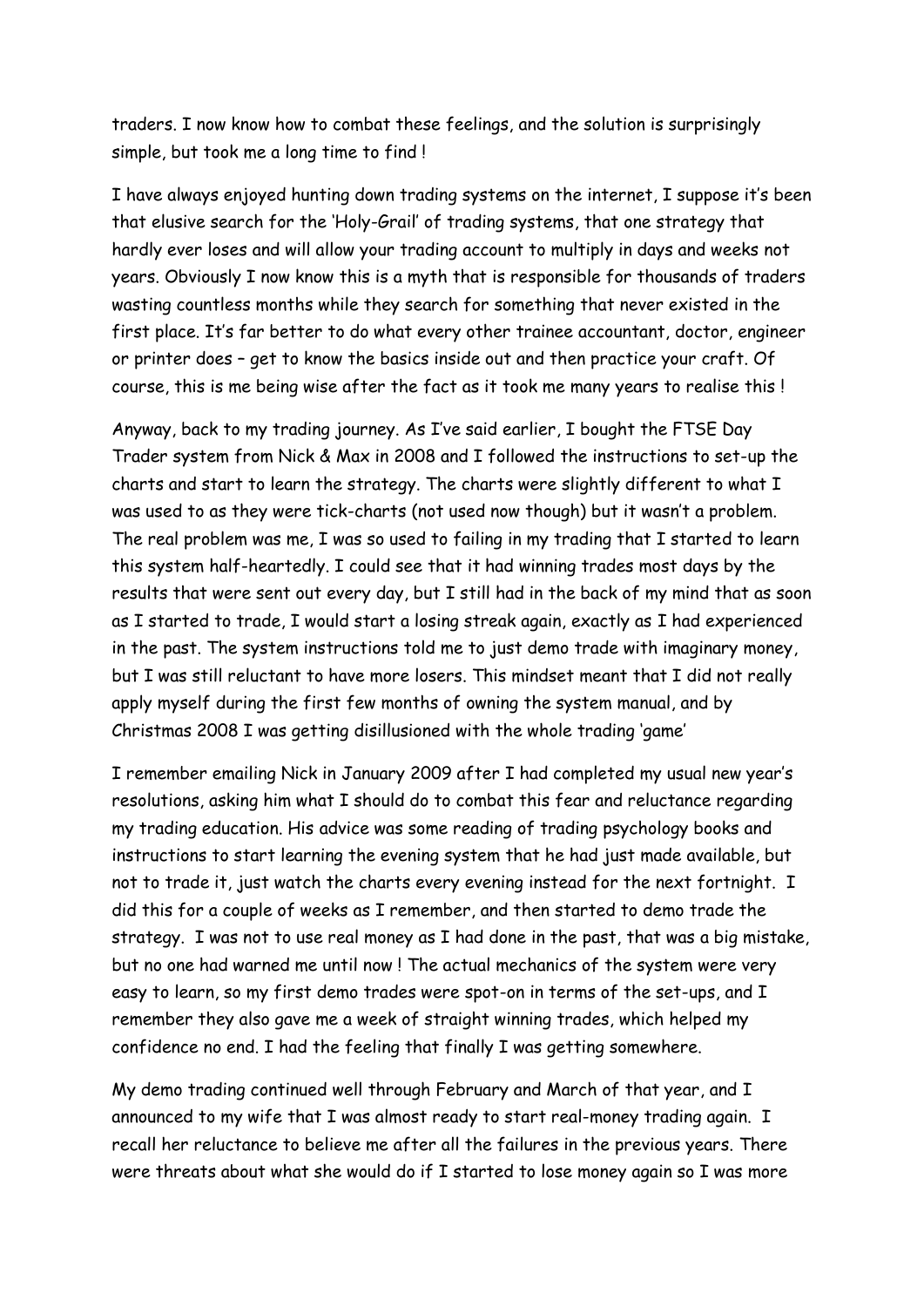wary this time. Nevertheless, I put all I had spare into my trading account (£650) and continued demo trading for the time being.

Looking back at my records, I can see that I had my first 'real money' trade on Wednesday 15<sup>th</sup> April at 6:25pm in the evening and it turned out to be a 20 pip winner. That was my first profit in the markets for over two years, and even though it was just £20, I remember being overjoyed, as if I had somehow broken a curse I felt had been hanging over my head.

April continued to be ok trading wise, I would get home at 6pm, turn on my laptop and watch the charts for any trade set-ups, and most of the time I would end the session with my 20 pip target. There were a few days where I had a losing day, but they were now few and far between. Best of all, I remember my confidence growing, I was no longer worried about placing a trade – I knew that nearly all the entries I made were going to turn out positively.

By October of that year, I can see I was trading at £5 per point which meant that most evenings I was earning £100, which amazed me at the time, as I still had fresh memories of watching my trading accounts slip deeper and deeper into the red, and that horrible feeling in my stomach as I watched the numbers on the screen showing a bigger and bigger loss as the seconds ticked by. I so wished I had stuck to my stoplosses in those days, but it's all a learning curve I suppose.

Looking back at my records once again, I was trading at £12 per point by June 2010 which meant that daily earnings were exceeding £200, which meant in my eyes, I was a real trader making profits every week. This was what all the hard work was about.

In September 2010, after returning from my first holiday abroad, I bought a second trading system from Markets Mastered with the view of trading early in the morning before work, and also in the evening together with the original evening system. By the looks of my accounts for that year it went ok and there are some days where I have lodged a 40/45 pip profit for the day.

In March 2011 I was taken ill, and spent 9 weeks in hospital together with a further 3 months at home getting better. If it was not for my trading earnings we would have really struggled for money, but while at home recuperating I was able to do some limited trading and the better my health got, the more time I was able to spend in front of my laptop.

In July of that year I was eventually able to return to work, but after a few weeks I was really missing being at home and trading on and off all day. Due to the crisis that had hit the printing industry as a whole, I was able to sort out part-time working at the